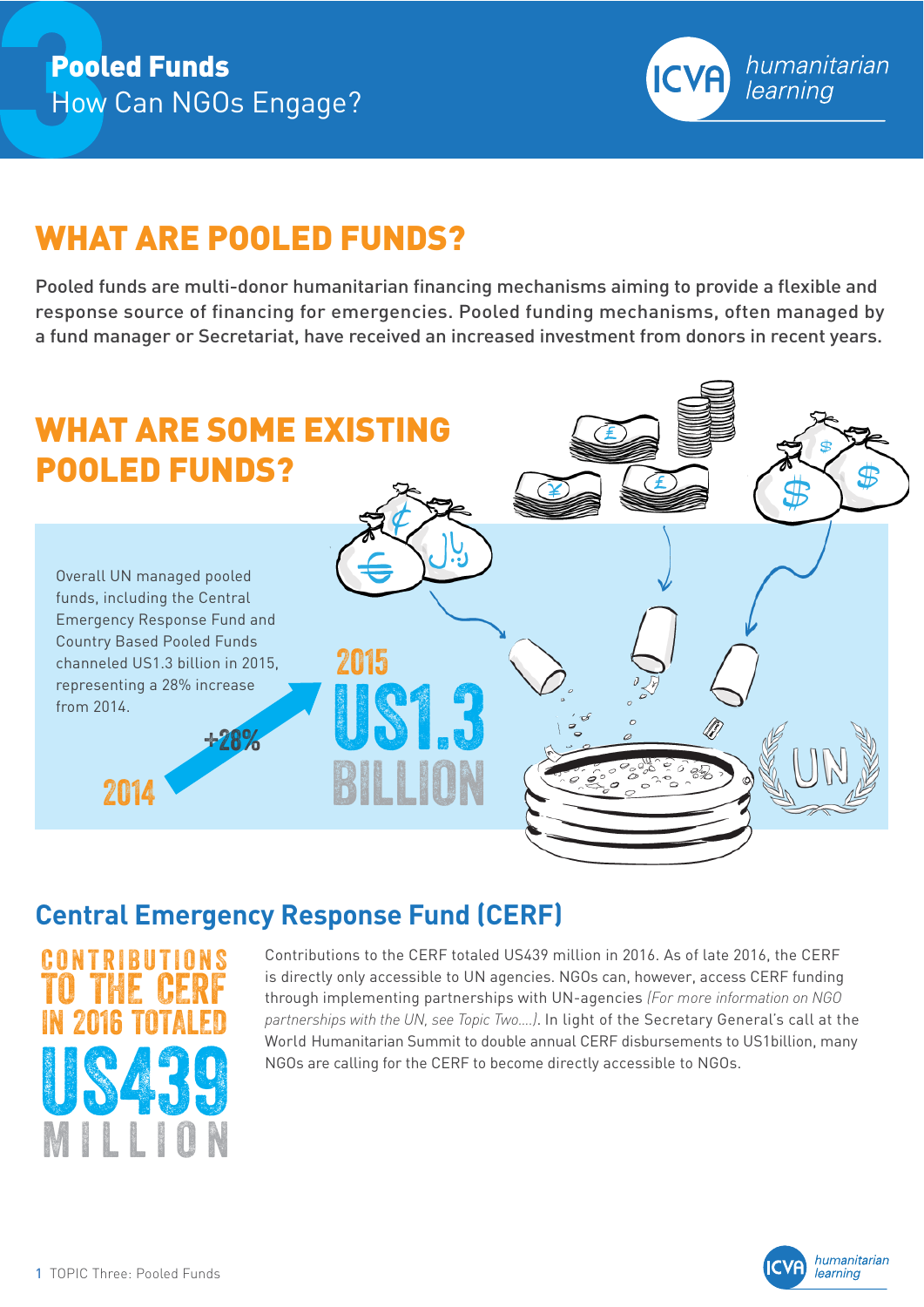# **Country Based Pooled Funds (CBPF)**

This briefing paper explains in further detail CBPFs, including the various processes and requirements NGOs must meet in order to access CBPFs.

CBPFs are a multi-donor humanitarian financing mechanism, established by the UNOCHA Emergency Response Coordinator. Increasingly both Government and private donors direct their contributions to CBPF, which was operational across 18 countries in 2016, and utilized in both sudden onset and protracted humanitarian crises.

CBPFs are accessible to UN agencies, NGOs and the Red Cross Red Crescent Movement.

Referring to data analyzed in 2016, CBPFs were the largest source of direct funding for national and local NGOs. In 2015, CBPF disbursements totaled approximately US600 million. 60% of these funds were disbursed to NGOs, and within this allocation, 20% was disbursed to National NGOs, representing approximately US85 million. This figure represents more than half the amount of tracked funds received directly by national NGOs.

CBPF disbursements - 2015

#### How can NGOs access CBPFs?

As CBPFs are managed at the country level, NGOs need to undergo an assessment processes in each country they are pursuing CBPFs. Capacity assessments for NGOs to access CBPFs are therefore not undertaken at the regional or global level.

NGOs can become partners in the specific countries by registering and undergoing a capacity and risk assessment by OCHA's Humanitarian Financing Unit. As part of this process, the NGO's institutional, managerial, financial and technical expertise is assessed and ranked by OCHA's country office within a 'high', 'medium', or 'low' risk classification.

This risk classification determines the various control mechanisms and processes the NGO must follow if it accesses CBPFs – relating to the number of grants the NGO can manage; the level of disbursement; the length of grants; and the subsequent monitoring and reporting requirements.

US85 MILLION 60% **disbursed to NGOs** US600 million **Total disbursements in 2015** 20%**disbursed to national NGOs**

NGOs should undergo this capacity assessment process, which can take some time to finalise, before submitting a specific project proposal.

#### Where to find more information on CBPFs?

**OCHA has developed Grant Management System, which includes a standard platform for recipients of CBPFs:** <https://gms.unocha.org/>

**Through this platform, partners submit assessment, proposals and reporting requirements into one consolidated system.** 

**NGOs are also encouraged to orient themselves on the CBPF Global Guidelines. Developed in early 2015, these guidelines outline the principles, processes, tools and templates to follow:**

[http://www.unocha.org/what-we-do/humanitarian](http://www.unocha.org/what-we-do/humanitarian-financing/cbpf-global-guidelines)[financing/cbpf-global-guidelines](http://www.unocha.org/what-we-do/humanitarian-financing/cbpf-global-guidelines)

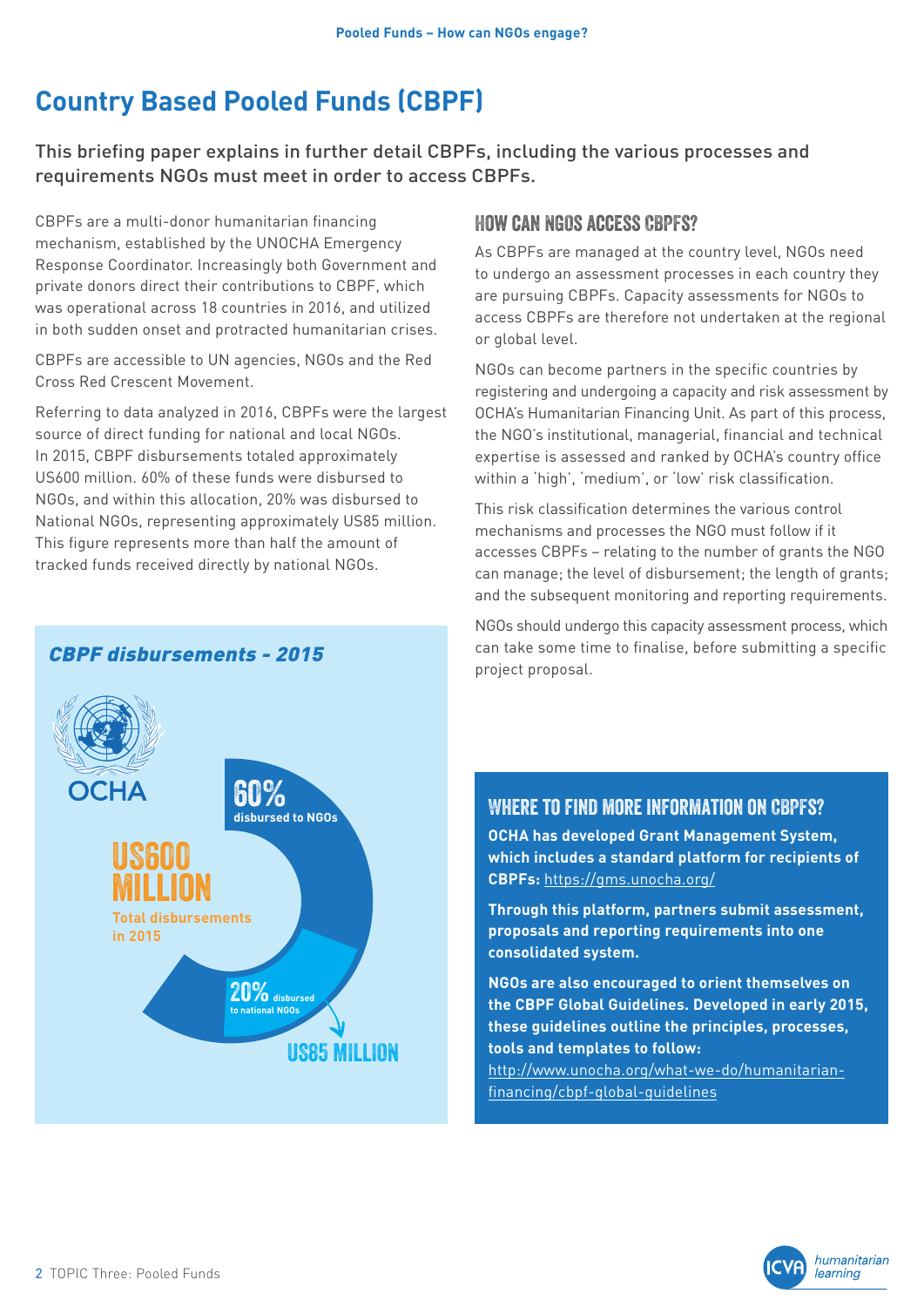# CONTINUOUS IMPROVEMENT WITH CBPFS

NGOs expressed a range of tips, challenges and lessons in engaging in CBPFs, including:



**TARGET:** 50 days to process applications for sudden onset disasters

**TARGET:** 85% of disbursements to be made within 10 days of final sign off

Changes more than 15% of project budget's require the approval of the Humanitarian Coordinator, a process which can take some time to finalise. Recent improvements in the CBPF guidelines (budget and template structure) have reduced the need for changes.

#### Tips for NGOs in accessing and navigating CBPFs:

- **Develop relationships:** Engage with the OCHA in-country team and the cluster mechanism.
- **Think bigger than just access to funding:** How else can you become involved in the CBPF mechanism? Are there seats available on the advisory board at the local level? Could you join, or do you have access to them? Are you communicating your program requirements to OCHA and engaging with the cluster system?
- **Engage with the NGO Dialogue Platform on CBPFs:** This platform was created to provide an opportunity for NGOs and OCHA to connect, share information and provide feedback on the CBPFs. NGOs can engage with this group to share any challenges experienced in engaging in CBPFs. The platform is open to all NGOs, and meets twice per year in addition to adhoc webinars and learning events.

**For more information, NGOs can contact:** cbpf-ngo@un.org